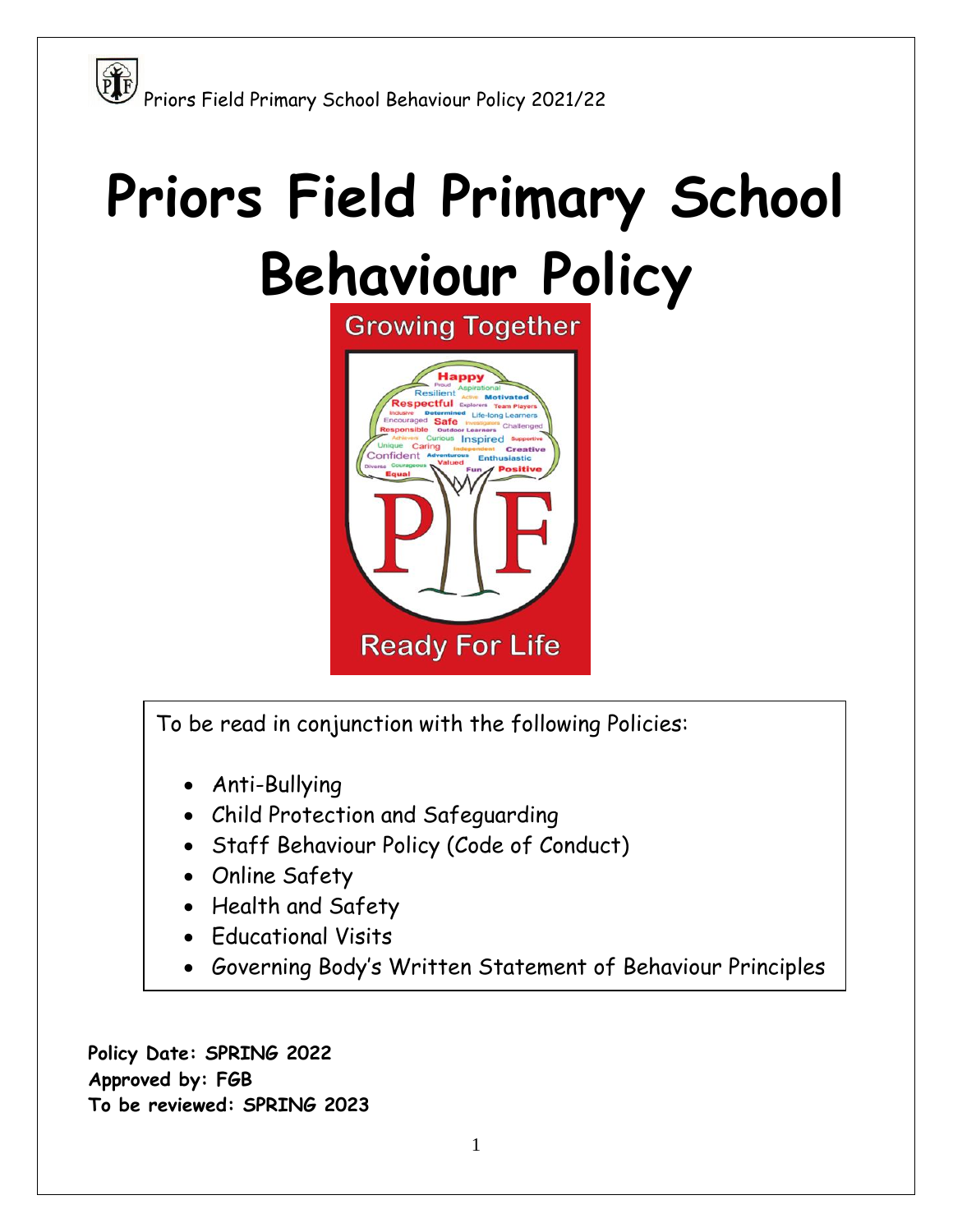#### **Introduction**

- Our Behaviour Policy has been written in collaboration with children, staff, parents and governors.
- This policy applies to all children and all members of staff there should be the same respect shown for all children, teaching assistants, lunchtime supervisors, administrative staff, wraparound staff, cleaning staff, volunteers, as there is for teachers. Those members of staff are equally entitled to apply the rewards and sanctions listed in this policy.

#### **Our Aims:**

This policy is written in the context of our school vision: **(Appendix 4)**



At Priors Field we aim to:

- create an environment in which our children feel safe, secure and respected
- enable children to develop a sense of worth, respect and tolerance
- encourage children to accept responsibility for their own actions
- help children to understand that aspirational behaviours are also known as rules and that rules are imposed in society
- address unwanted behaviours by using them as restorative learning opportunities, in which the impact of the behaviour can be highlighted and addressed to ensure a positive outcome and a reduction in the recurrence of those behaviours over time

#### **We achieve our aims by:**

- The positive reinforcement of two key words in our vision: 'Respect' and 'Responsibility'.
- The adults in the school being good role models
- Valuing individuals, promoting positive attitudes, cooperation and self esteem
- Ensuring that our school community knows what constitutes excellent, acceptable and unacceptable behaviour
- Encouraging children to take responsibility for their own actions and decide how to put right mistakes they have made with their behaviour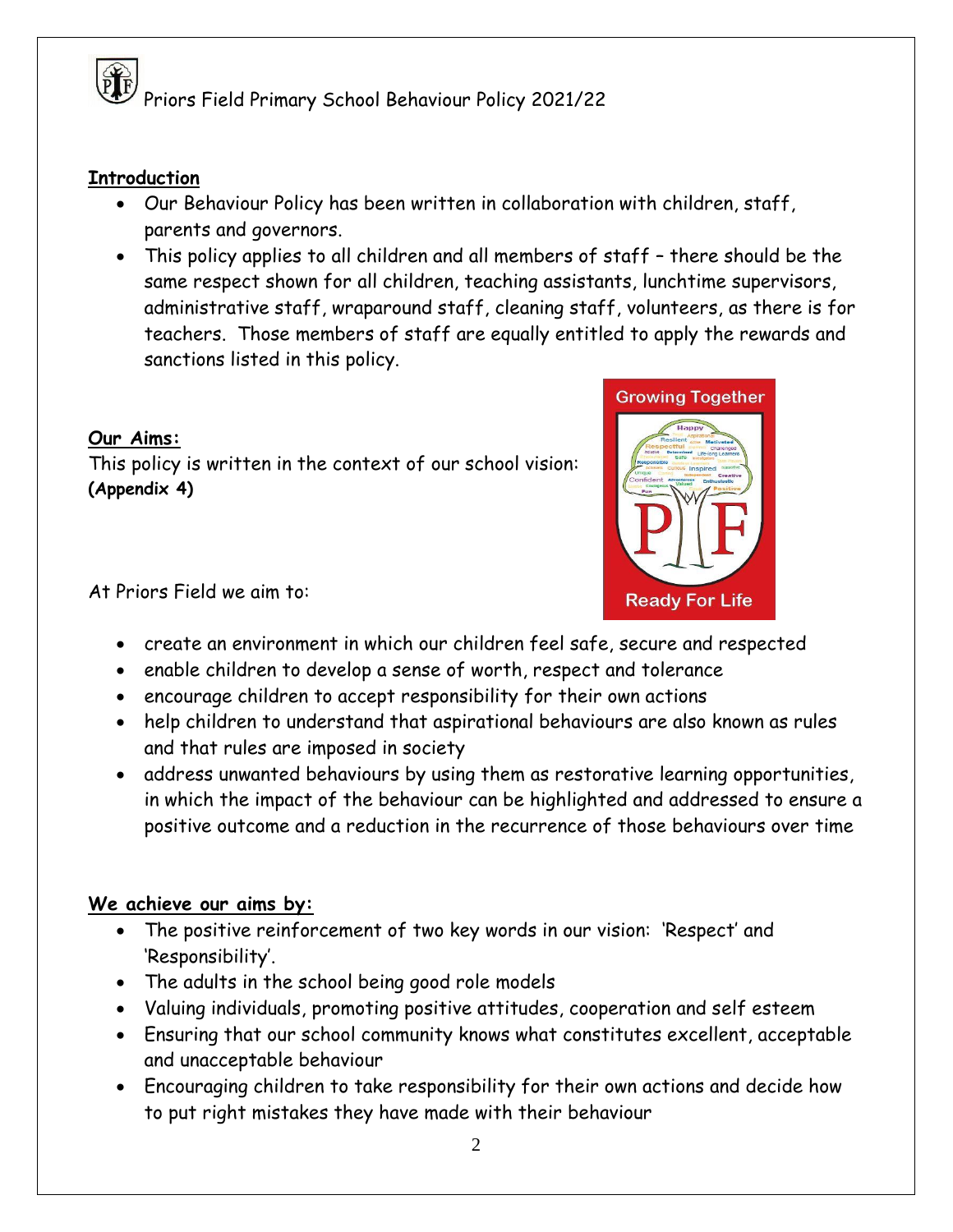#### **What is good behaviour at Priors Field?**

There are some specific values within our vision tree which relate specifically to our behaviour expectations at Priors Field. We must **all** aspire to be:

- **Respectful**
- **Responsible**
- **Safe**
- **Caring**
- **Team players**
- **Supportive**
- **Inclusive**
- **Positive**

Having all of these elements in place of course contributes hugely to our aspirations of **equality** for all, to make all our children feel **valued** and ultimately **happy.**

When children make mistakes with their behaviour, these are the values which should be referred to in follow up discussions: they are all highlighted in red (our school colour) for ease of identification.

There can never be an exhaustive list of what does and does not constitute good behaviour, however, **Appendix 1** to this policy provides further guidance for staff on what is and isn't acceptable and **Appendix 2** summarises our 12 Rules for Online Safety.

For health and safety purposes there is also specific guidance for how to safely use the Adventure Playground (**Appendix 3**) which are displayed in the playground and for which children should have annual reminders.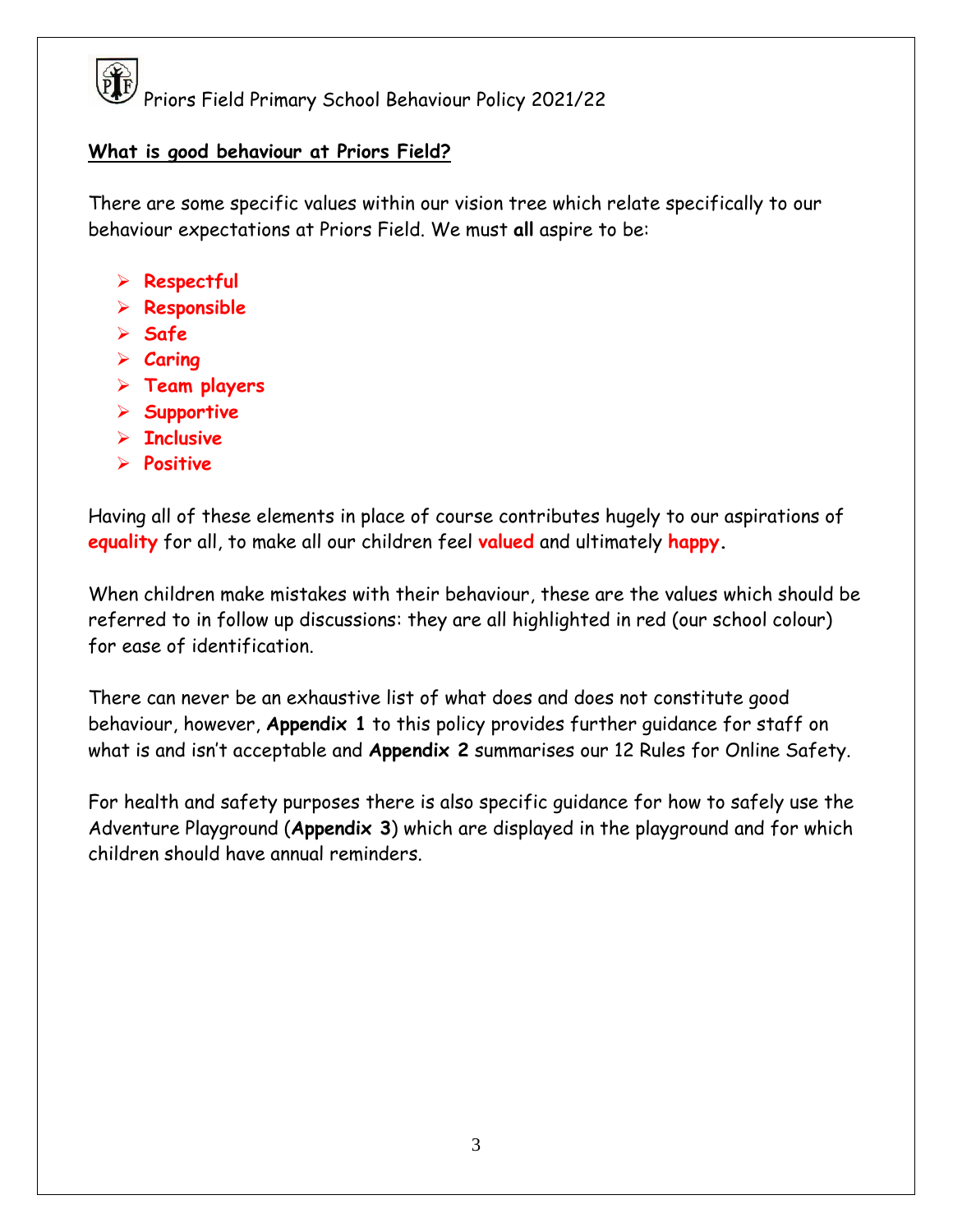

PTF<br>Priors Field Primary School Behaviour Policy 2021/22 **Rewards and Incentives for Good Learning Behaviour**

- Positive praise given verbally, linked to the school vision
- Team points
- Headteacher Awards
- Vison Champion Certificates

#### **Dealing with behaviour 'mistakes'**

- At Priors Field we believe that children make mistakes with their behaviour in the same way that they can make mistakes with their reading or their maths. As staff we need to support them to understand why they acted as they did and what the consequences of their actions were.
- We also emphasise the need for children to take responsibility for their actions, which means asking them to make a decision about how to put things right. This approach is sometimes referred to as 'restorative justice'.
- We aim for our children to feel safe and secure at all times which means that we deal calmly with situations and do not act in a way which will escalate high tension. If necessary we suggest children take some time out. It may sometimes be necessary to use a firm voice, but **we do not shout as a way of dealing with poor behaviour.**

#### **Restorative questions when responding to challenging behaviour**

- What happened? (N.B. the difference from the accusatory 'I've just seen you ….' Or 'XXX tells me you've just …')
- What were you thinking about at the time?
- What have been your thoughts since?
- Who was affected by what you did? In what way might they have been affected?
- What do you think needs to happen to make things right?

#### **Steps to follow**

- When behaviour incidents are reported either by children, staff or parents where who was responsible for what is ambiguous, care must be taken to speak individually to all those who were either apparently involved or who saw what happened. Each person's account should be recorded. This approach will almost always make the details of what happened clearer and more accurate.
- All incidents are recorded on our online recording system, CPOMS.
- Children should always be encouraged to think of their own methods of reparation but may need some help with suggestions. If they can't think of anything suitable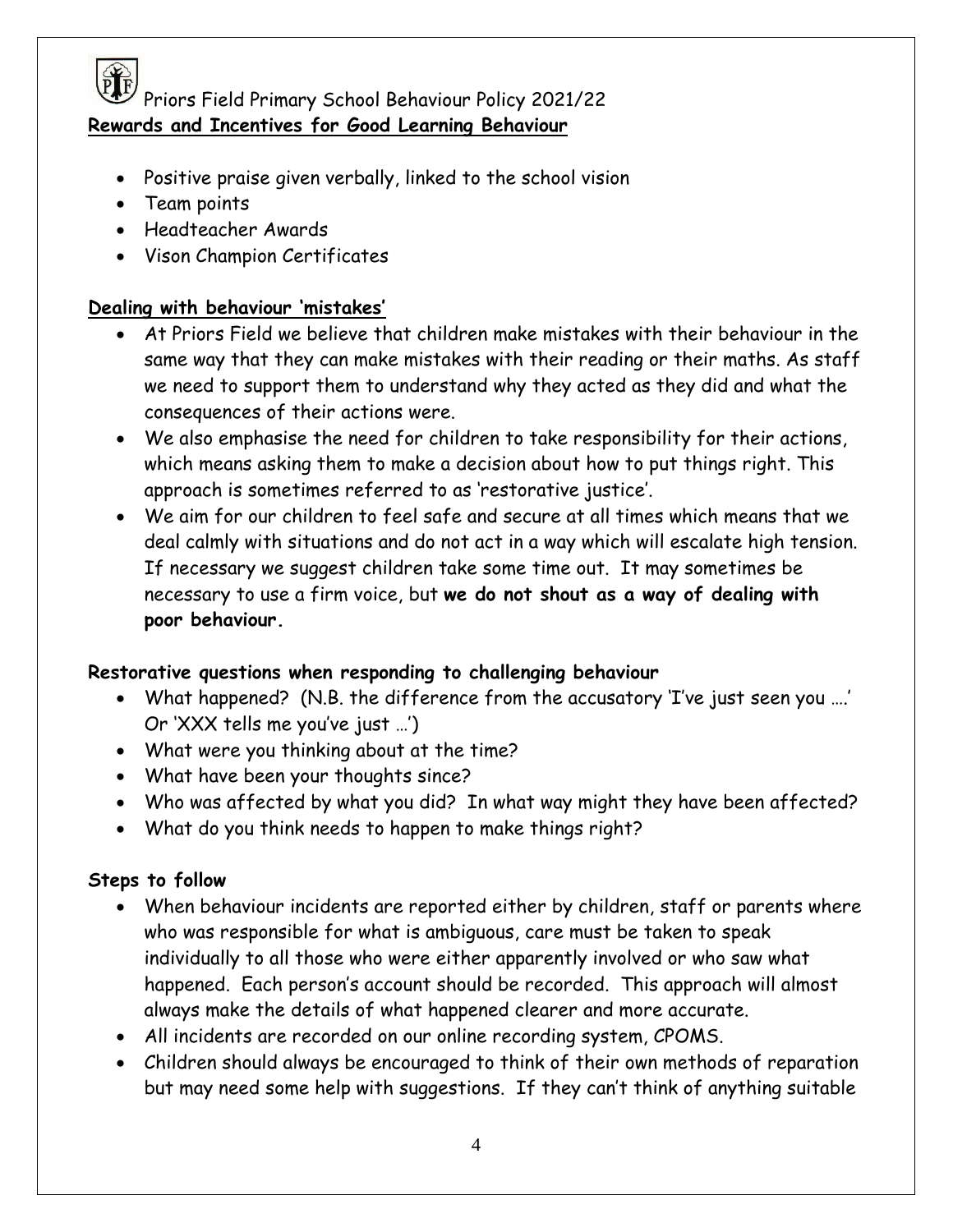PTF<br>Priors Field Primary School Behaviour Policy 2021/22 then the teacher can use their professional judgement to suggest a way of 'putting things right' such as writing letters, losing playtimes, making apologies etc.

- Depending on the incident, children must always be encouraged to suggest how to make things right but also depending on the incident some things may **have** to happen in addition to their own suggestions - for example staff may decide parents need to be contacted or that the child really should lose some playtime to reflect on what went wrong in the last playtime – again, staff need to use their professional judgement here.
- On a rare occasion when a child does not respond to a restorative discussion they will be given some thinking time. This might involve spending time with the Headteacher, Deputy Headteacher or a member of the senior leadership team as time-out.
- Sometimes behaviour mistakes are cumulative and whereas an isolated incident may not need to be passed onto parents, where a pattern emerges, parents do need to be informed if they haven't already –but this conversation needs to be one of mutual support -a talk around what can be done both at school and at home to support better behaviour choices from the child.
- It is accepted that some extreme behaviours such as causing serious injury to another child, to property or an adult or online bullying will need to escalate to the head teacher and parents straight away.
- In individual cases, where a child requires a great deal of extra support to manage their behaviour, a Pastoral Care Plan may be set up. For younger children this may include collecting e.g. marbles in a jar for good behaviour and when it is full, parents and head are informed. For older children the pot could be replaced by a chart or contract. Parents must **always** be involved when a Pastoral Care Plan or support system is required and at this point, the need for such a plan shouldn't be a shock to them because of previous good communication.
- Staff should avoid punishing the whole class because of the behaviour of one or two children or a small group.
- Helpers in school should be supported by staff it should be made clear that in instances of poor behaviour/work, staff can be consulted immediately. Equally helpers are encouraged to report back good behaviour/work so staff can follow up with a reward if judged necessary.

#### **Bullying**

See Anti Bullying Policy. All allegations of bullying should be recorded on CPOMS and acted upon, with outcomes reported back to SLT and those involved, both the child or parent who has made the allegation and the child who has done the bullying if proven.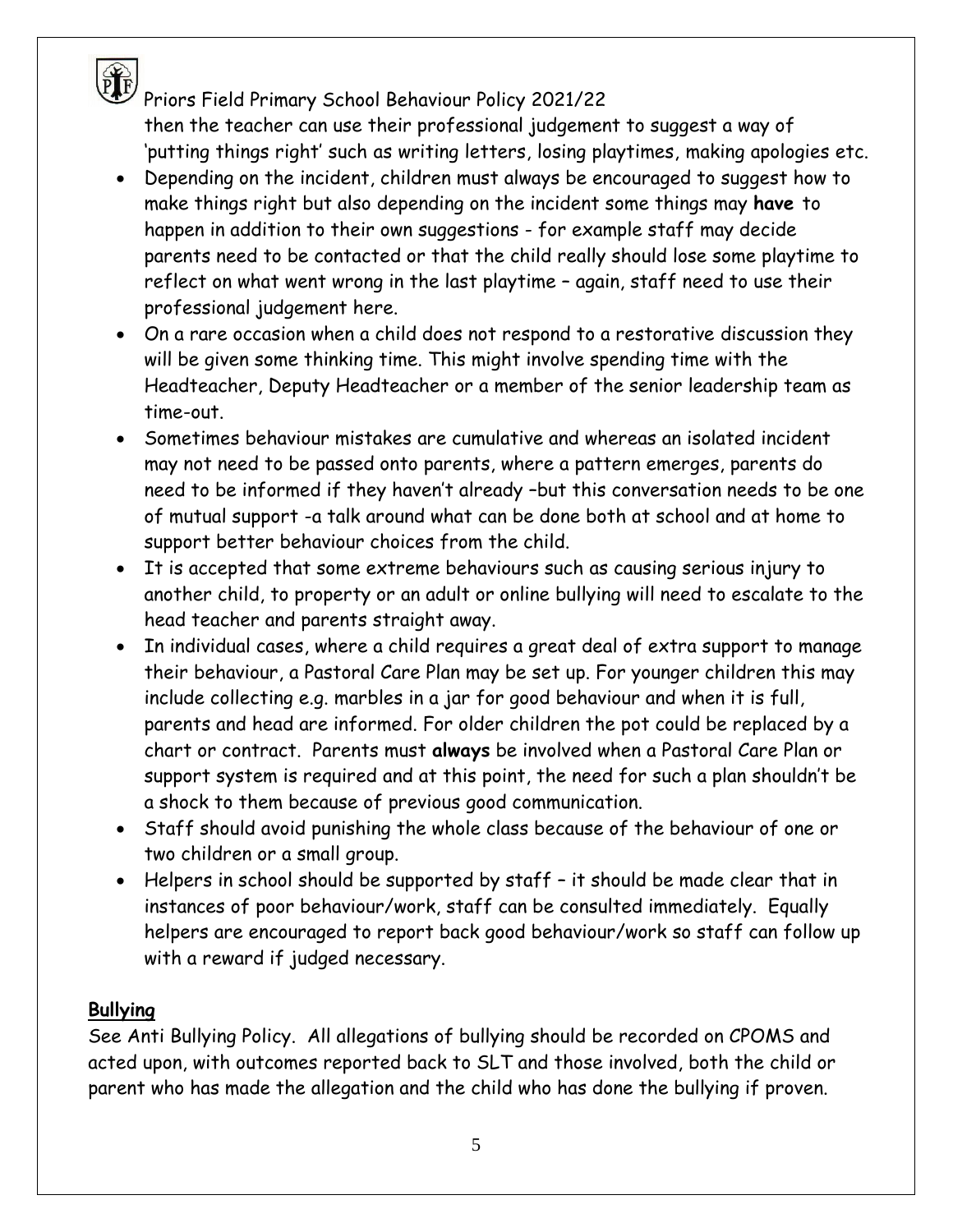

#### **Lunchtimes**

- All staff in all roles have the same expectations of children's behaviour throughout the day as outlined in this policy
- Although Lunchtime Supervisors are responsible for the children at lunchtime, other staff should support these staff with their duties, for example not turning a blind eye if children are not moving around school quietly and safely. Senior Leaders can always be consulted where Lunchtime Supervisors need support or have a query with regard to haw to deal with a particular incident.
- Foundation and Key Stage One staff in particular need to ensure that children behave sensibly as they visit the toilet and move to the hall.
- Lunchtime supervisors must record instances of behaviour mistakes directly onto CPOMS. Where this is not possible due to time constraints or issues with technology, incidents should be reported verbally to the class teacher for them to report on CPOMS.

#### **Equal Opportunities**

We understand that all children are individuals and all have the right to personalised behaviour management support. We ensure that all children are treated equally and fairly in accordance with this policy. We know that the Disability Discrimination Act applies when behaviour is the disability and that we have a duty to make reasonable adjustments to environments, policies and procedures to ensure the equality of opportunity to which we all aspire.

#### **Parental Involvement**

We expect parents and carers to support the actions of the school but in order to gain their support, we must work in partnership by good communication:

- Sharing our behaviour policy and discussing any updates through Parents Forum
- Informing parents of any concerns that we have as early as necessary, as detailed above.
- Encouraging our parents to keep us informed of any behaviour issues they may be experiencing at home and of any traumas that may have occurred i.e. death of a family member, change in family circumstances as these may influence their child's behaviour.
- Encouraging parents to report back good behaviour/work so staff can follow up with a reward if judged necessary.

If parents and carers have any concerns about the way that their child has been treated, they should initially contact the class teacher. If the concern continues, they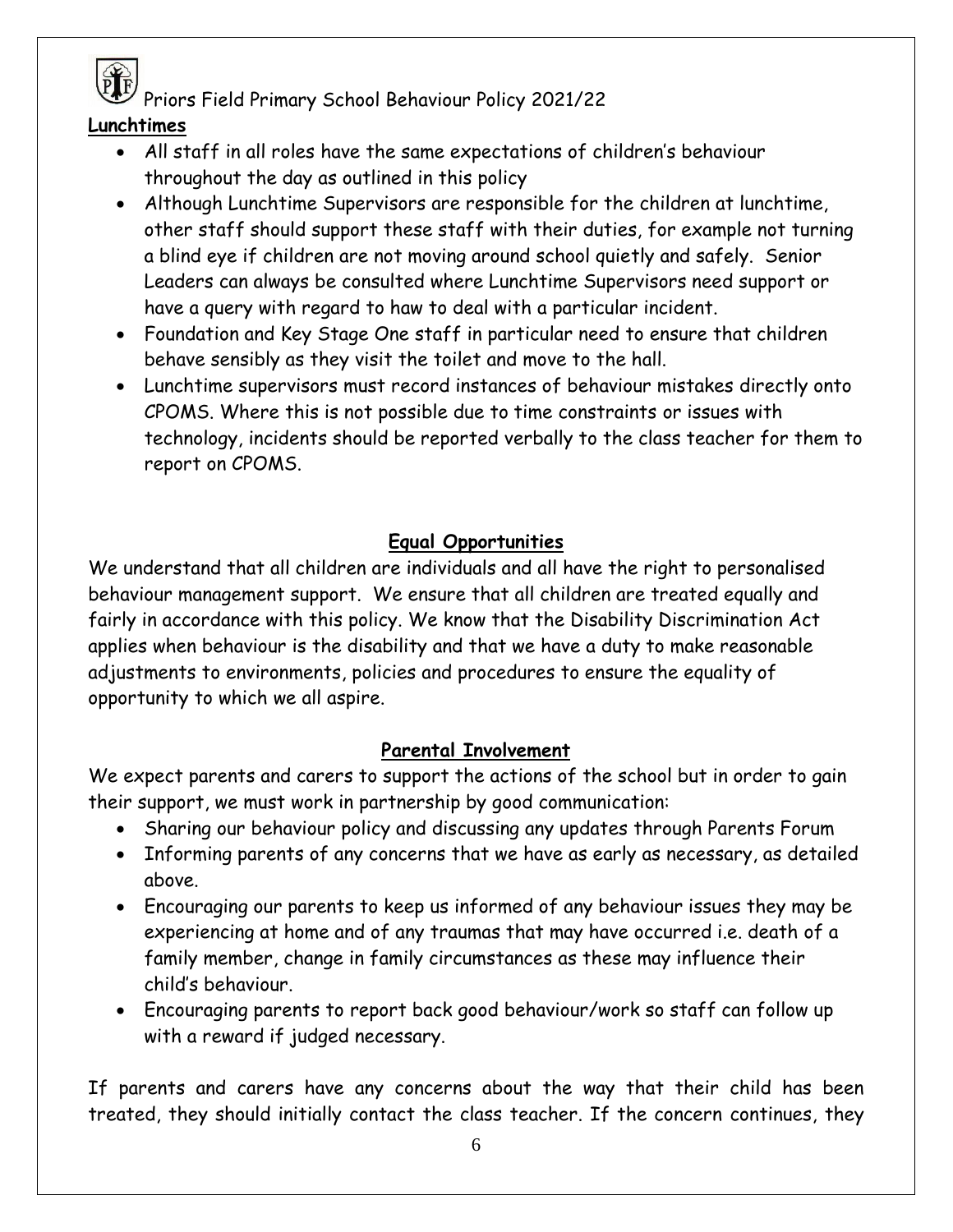

should then contact the Headteacher or Deputy Headteacher. If these discussions cannot resolve the problem, parents or carers should refer to our formal Complaints [Policy](https://e2a0126d-b06a-4cc1-8521-af8028c70877.filesusr.com/ugd/efc051_b731b47cfaa54c01bc4a70de95cbef01.pdf) on our website.

#### **The role of the Headteacher**

- It is the responsibility of the Headteacher, under the School Standards and Framework Act 1998, to implement the school behaviour policy consistently throughout the school, and to report to governors, when requested, on the effectiveness of the policy.
- It is also the responsibility of the Headteacher to ensure the health, safety and welfare of all children in the school.
- The Headteacher supports the staff by implementing the policy, by setting the standards of behaviour, and by supporting staff in their implementation of the policy.
- The Headteacher has visibility over all behaviour records via the online reporting system, CPOMS. Incidents are monitored termly.
- The Headteacher has the responsibility for giving fixed-term suspensions to individual children for serious acts of misbehaviour. For repeated or very serious acts of anti-social behaviour, the Headteacher may permanently exclude a child. These actions are taken only after the school governors have been notified.

#### **The role of governors**

- The governing body has the responsibility of setting down general guidelines on standards of discipline and behaviour, and of reviewing their effectiveness – see 'The Governing Body's Written Statement of Behaviour Principles'.
- The governors support the Headteacher in adhering to these guidelines.
- The Headteacher has the day-to-day authority to implement the school's policy on behaviour and discipline, but governors may give advice to the Headteacher about particular disciplinary issues.
- The Headteacher must take this into account when making decisions about matters of behaviour.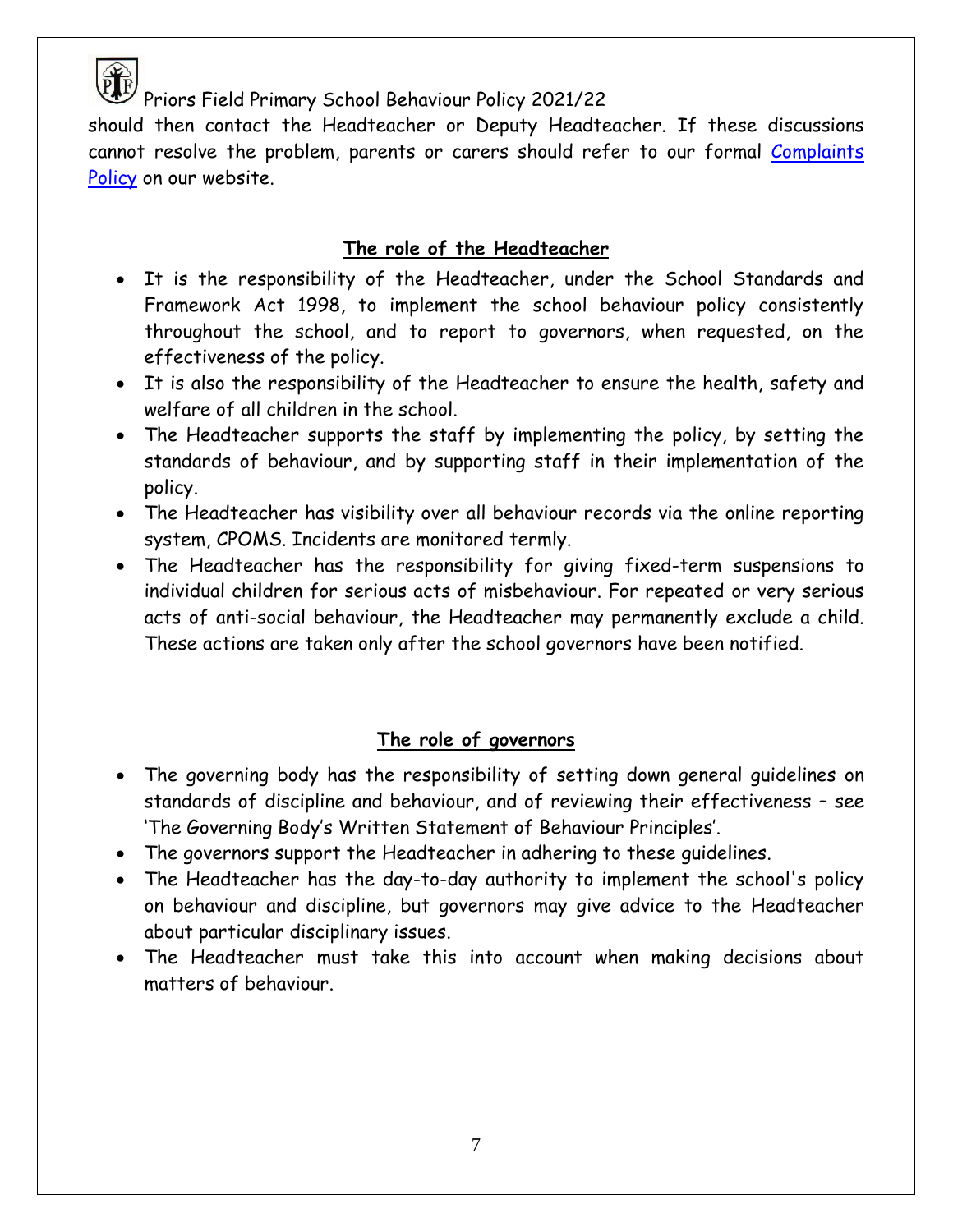### PLF<br>Priors Field Primary School Behaviour Policy 2021/22 **Fixed-term and permanent exclusions**

The school follows both DFE regulations and Warwickshire guidance re suspensions and exclusions.

We do not wish to exclude any child from school, but sometimes this may be necessary. The school has therefore adopted the standard national list of reasons for exclusion, and the standard guidance, called Improving Behaviour and Attendance: Guidance on Exclusion from School and Child Referral Units (DfES, January 2003). We recognise the legislative changes which took effect from 1 September 2007, namely the new duty on schools and local authorities to make full-time educational provision for excluded pupils from day 6 of their exclusion, the duty on parents and carers to ensure their child is not present in a public place during the first five days of an exclusion, and the duty on heads to offer the parent a reintegration interview in respect of certain fixed-period exclusions.

Only the Headteacher (or the Acting Headteacher) has the power to exclude a child from school. The Headteacher may exclude a child for one or more fixed periods, for up to 45 days in any one school year. In extreme and exceptional circumstances, the Headteacher may exclude a child permanently. It is also possible for the Headteacher to convert a fixed-term exclusion into a permanent exclusion, if the circumstances warrant this.

If the Headteacher excludes a child, s/he informs the parents or carers immediately, giving reasons for the exclusion. At the same time, the Headteacher makes it clear to the parents or carers that they can, if they wish, appeal against the decision to the governing body. The school informs the parents or carers how to make any such appeal.

The Headteacher informs the LA and the governing body about any permanent exclusion, and about any fixed-term exclusions beyond five days in any one term.

The governing body itself cannot either exclude a child or extend the exclusion period made by the Headteacher.

In the event an appeal is made against an exclusion, the governing body will convene a panel comprising at least three members to consider the appeal on behalf of the governors.

When an appeals panel meets to consider an exclusion, they consider the circumstances under which the child was excluded, any representation by parents/carers and the LA, and whether the child should be reinstated.

If the governors' appeals panel decides that a child should be reinstated, the Headteacher must comply with this ruling.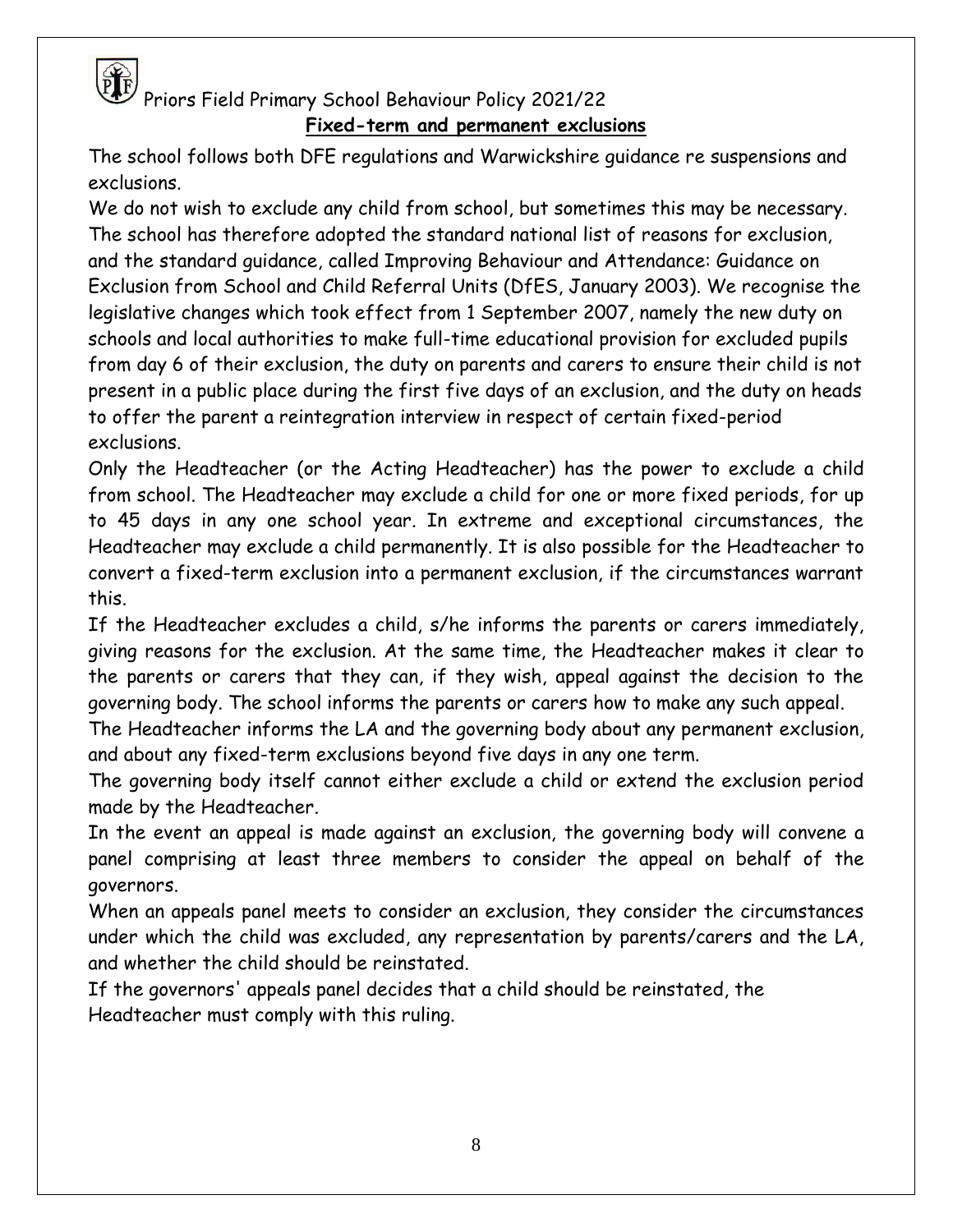#### **The Use of Reasonable Force**

The school follows the DFE's non statutory advice, 'Use of Reasonable Force', July 2013, 'reasonable' meaning 'using no more force that is need'. All members of staff have a legal power to use reasonable force (Section 93 Education and Inspections Act 2006).

Reasonable force can be used to prevent pupils from hurting themselves or others, from damaging property or from causing disorder. In school, force is used for two main purposes – to control pupils or to restrain them and the decision on whether or not to physically intervene is down to the professional judgement of the staff member concerned and should always depend on the individual circumstances.

Schools can use reasonable force to:

- Remove disruptive children from the classroom where they have refused to follow an instruction to do so
- Prevent a pupil behaving in a way that disrupts a school event or a school trip or visit
- Prevent a pupil leaving the classroom where allowing the pupil to leave would risk their safety or lead to behaviour that disrupts the behaviour of others
- Prevent a pupil from attacking a member of staff or another pupil, or to stop a fight in the playground
- Restrain a pupil at risk of harming themselves through physical outbursts.

Schools cannot us force as a punishment.

In October 2019 the Headteacher, Deputy Head teacher and two additional members of staff were trained in 'Positive Handling' physical restraint techniques. The remainder of the teaching staff, plus key additional support staff also received this training in February 2021.

#### **Monitoring and evaluation**

The Behaviour Policy will be reviewed and updated annually. The senior leadership team is responsible for monitoring the implementation of this policy. The governing body is responsible for evaluating the impact of this policy.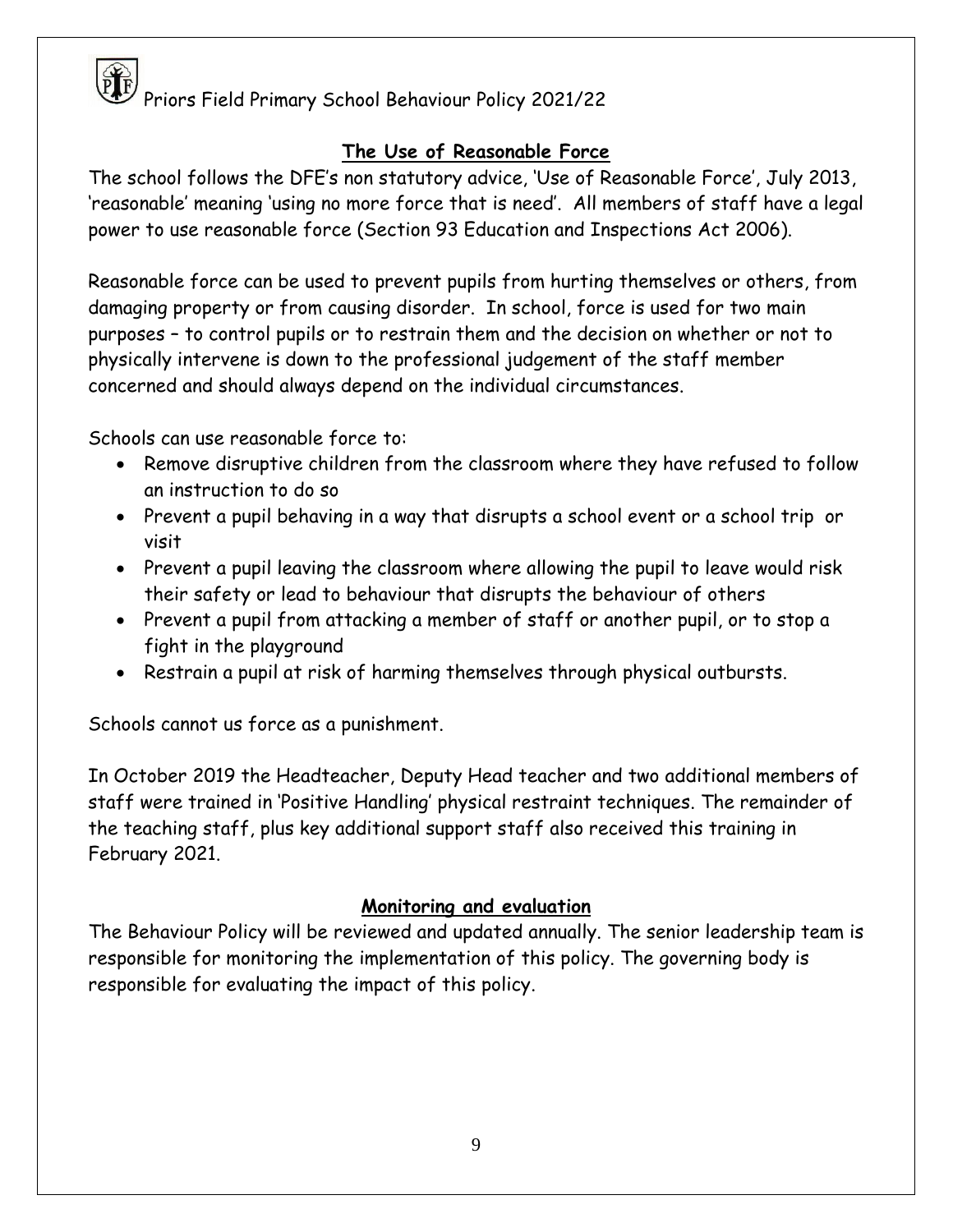

PTF<br>Priors Field Primary School Behaviour Policy 2021/22 **Appendix 1: Guidance for staff on basic expectations of children's behaviour:**

Members of staff should note that in addition to the obvious expectations of not hurting others, spitting, stealing, lying or being rude to staff we have further basic expectations of children's behaviour and will demonstrate the same courteous and safe behaviour ourselves.

These expectations are:

- To listen when others are speaking at all times.
- To walk around the school, including into school and out of school, keeping to path ways. (To ensure this is happening, there needs to be a good level of supervision at times of movement – coming into school, getting to the playground and back, leaving school). Children are encouraged to walk on the left on walkways both inside and outside school and should walk in single file through doorways.
- If an adult or child issues a greeting such as 'Good morning', the expectation is that there is a polite response.
- In response to the question 'how are you' or 'are you alright?', the answer should be 'yes, thank you' (not 'yeah')
- Children on messages, including the school office, should be encouraged to knock on a door before entering a room
- All members of the school community should be encouraged to hold doors open for one another.
- Children on messages should be encouraged to speak clearly and politely and answer politely
- Children performing in assemblies should be encouraged to speak clearly and confidently.
- **All** adults who work with the children should be called by their title and surname e.g. Mrs Palmer, and not by their first name.
- Children are expected to come into, sit and leave assembly in silence**.**
- All children must wear the correct uniform as stated [here.](https://www.priorsfieldprimary.com/_files/ugd/efc051_c7d193e7ebef4051a9c3172317b79aa7.pdf) Adults are asked to be rigorous in ensuring that children are wearing the correct uniform. When children wear sun hats, they should be worn correctly (i.e. not with the peak at the back or the side). Jumpers should either be on or in drawers – not tied around children's middles.
- Children are expected to treat resources carefully and children (and adults!) are expected to leave their working environment tidy before they leave their working area.
- Children and staff should not sit on tables or any of the PE equipment in the hall when it is not in use.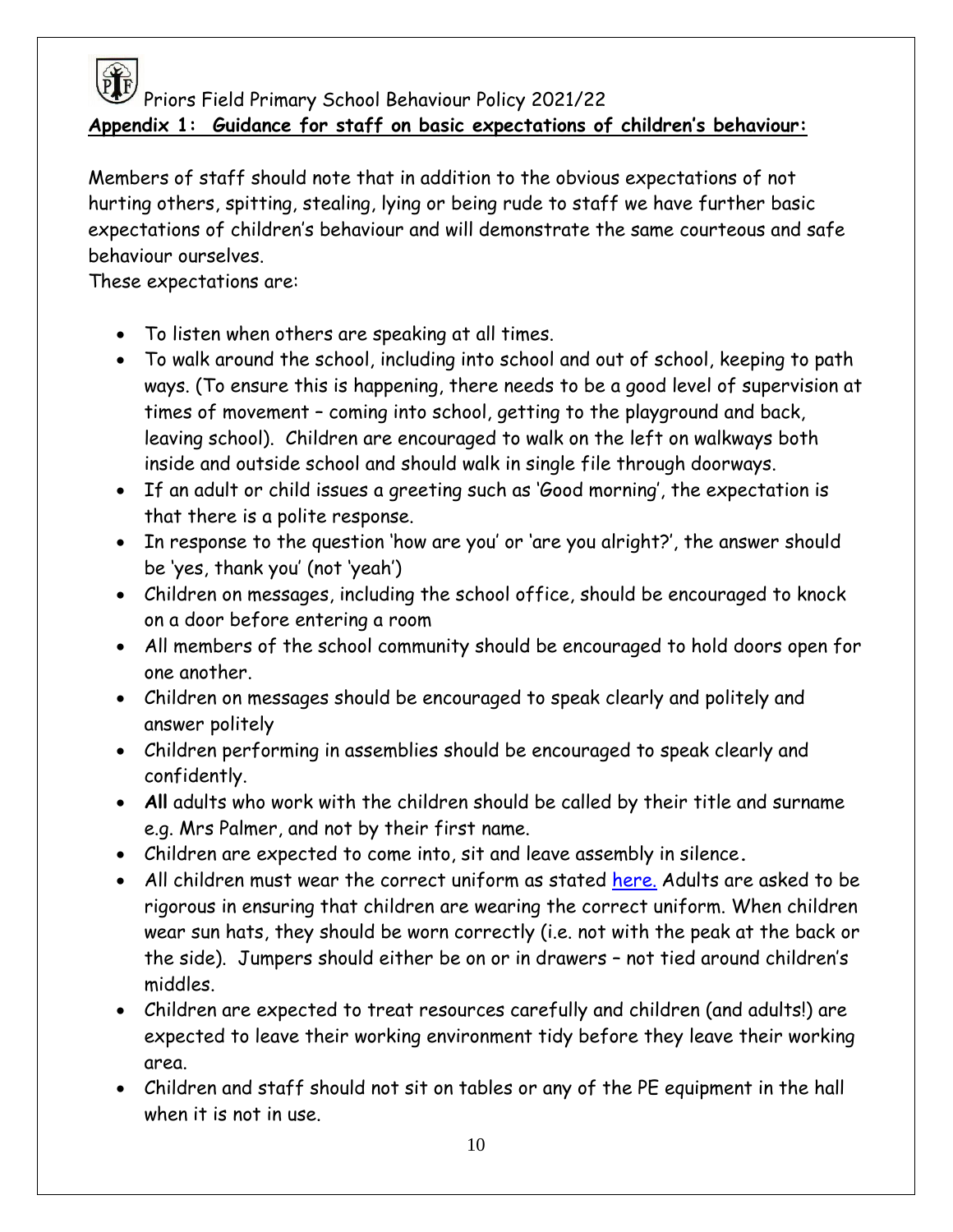#### **Appendix 2: 12 Rules for Online Safety**

- 1. I will only use ICT in school for school purposes.
- 2. I will only open or delete my own files and I will not look at other people's files without their permission.
- 3. I will not tell other people my ICT passwords.
- 4. I will not bring files into school without permission.
- 5. I will ask permission from a member of staff/parent or guardian before using the Internet.
- 6. I will only e-mail with the permission of a member of staff/parent or guardian.
- 7. The messages I send, or information I upload, will always be polite and sensible. The forwarding of chain letters is not permitted.
- 8. I will not open an attachment, or download a file, unless I have permission or I know and trust the person who has sent it.
- 9. I will support the school approach to online safety and not deliberately upload or add any images, video, sounds or text that could upset any members of our school community.
- 10. I will not give my home address, phone number, send a photograph or video, or give any other personal information that could be used to identify me, my family or my friends, unless member of staff/parent/ guardian has given permission.
- 11. I will never arrange to meet someone I have only ever previously met on the Internet or by email or in a chat room, unless my parent, guardian or member of staff has given me permission and I take a responsible adult with me.
- 12. If I see anything I am unhappy with or I receive a message I do not like, I will not respond to it but I will tell a member of staff/parent/guardian.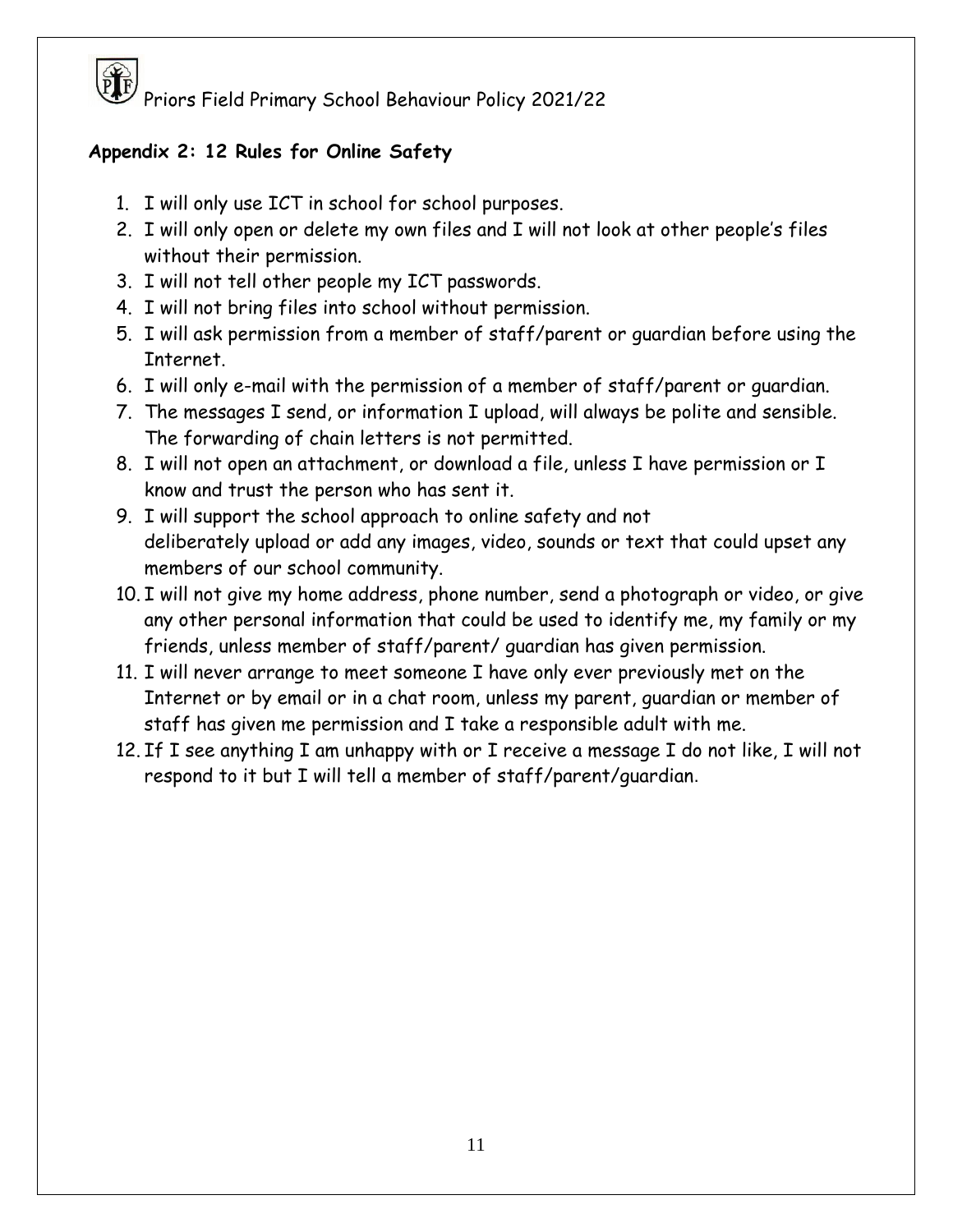

**Appendix 3: Using the Adventure Playground Safely**

| <b>Dragonheart</b><br><b>Fortress</b><br><b>Mound</b><br><b>Olympus</b> | Travel down the slide on your bottom only<br>feet first.<br>One child at a time on the slide<br>Keep hands to yourself in the castle<br>Climb up the climbing wall, one child a time<br>Go down the pole, one child a time<br>Tunnel - one child at a time<br>Tunnel - one child at a time<br>Walk or climb down from the top<br>Only two children to stand on the top<br>Keep hands to yourself |
|-------------------------------------------------------------------------|--------------------------------------------------------------------------------------------------------------------------------------------------------------------------------------------------------------------------------------------------------------------------------------------------------------------------------------------------------------------------------------------------|
| <b>Monkey</b><br><b>Bars</b>                                            | Only use the bars if you can reach by<br>yourself<br>One child at a time<br>Use only when dry (not when wet and<br>slippery)<br>Hang under the bars<br>Hang from the bars by hands, not feet or<br>legs                                                                                                                                                                                          |
| <b>Rainbow</b><br><b>Shelter</b>                                        | Blackboard - only use chalk to write<br>Role play games only<br>Walk across decking                                                                                                                                                                                                                                                                                                              |
| latter<br><b>Bridge</b>                                                 | One child at a time, keep moving<br>Walk only across clatter bridge                                                                                                                                                                                                                                                                                                                              |
| <b>Train</b>                                                            | Safe role play<br>Sit on carriage seats<br>Stand in the carriages<br>Two people per carriage                                                                                                                                                                                                                                                                                                     |
| <b>Boat</b>                                                             | Safe role play<br>Standing only on the front and back<br>Do not stand on the sides of the boat                                                                                                                                                                                                                                                                                                   |